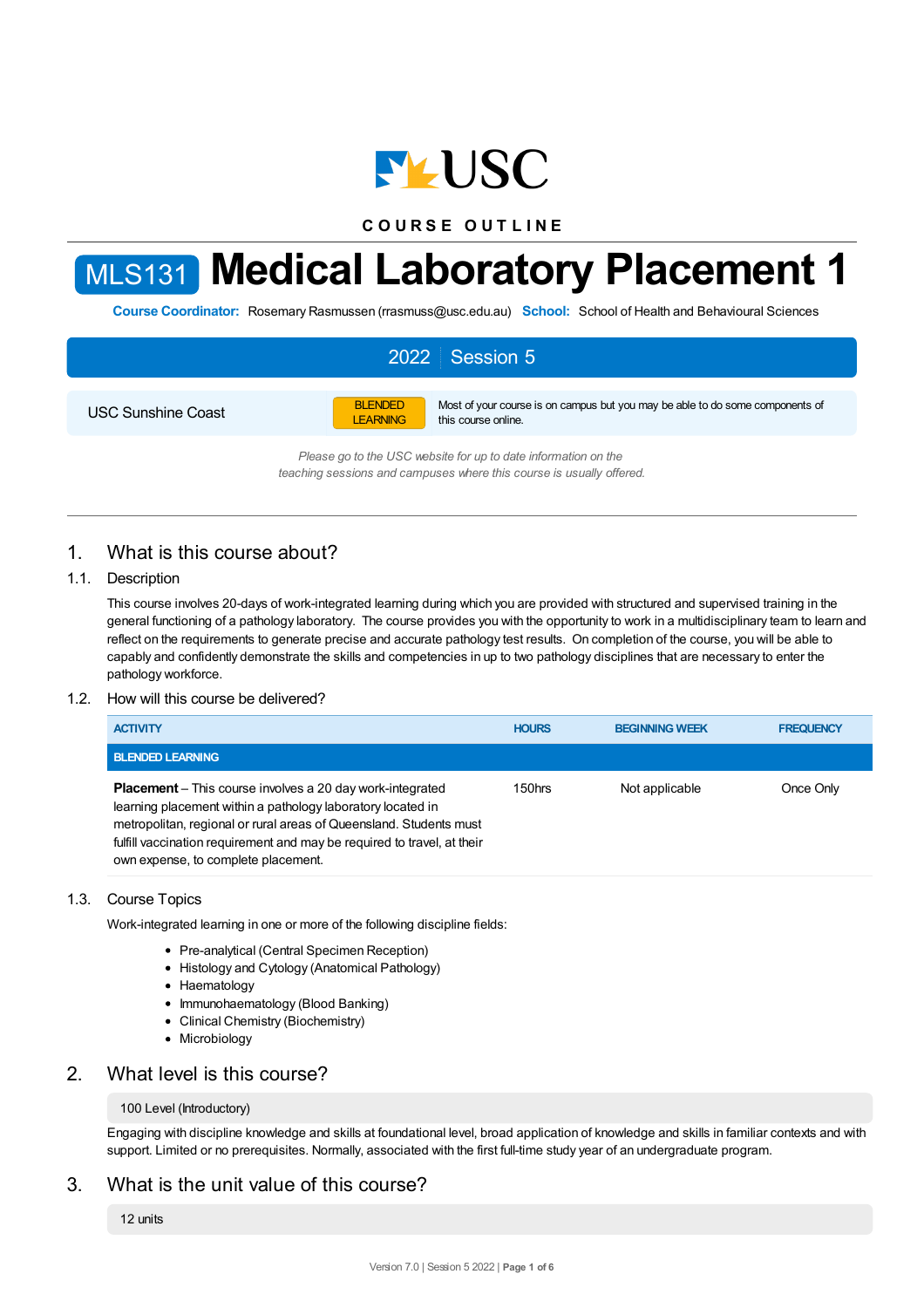# 4. How does this course contribute to my learning?

|                | <b>COURSE LEARNING OUTCOMES</b>                                                                                                      | <b>GRADUATE QUALITIES</b>                                                 |
|----------------|--------------------------------------------------------------------------------------------------------------------------------------|---------------------------------------------------------------------------|
|                | On successful completion of this course, you should be able to                                                                       | Completing these tasks<br>successfully will contribute to<br>you becoming |
|                | Demonstrate basic skills and competencies required to enter the pathology services industry.<br>Pathology Queensland Standards.      | Knowledgeable<br>Empowered                                                |
| $^{\prime}$ 2  | Enact professional responsibilities according to appropriate decision making frameworks and<br>codes of conduct of ethical practice. | Engaged                                                                   |
| $\mathbf{3}$   | Demonstrate awareness of ecologically and economically sustainable laboratory practices.                                             | Sustainability-focussed                                                   |
| $\overline{4}$ | Plan for sustainable professional development and be aware of employment pathways in the field<br>of laboratory medicine.            | Empowered<br>Engaged                                                      |
|                |                                                                                                                                      |                                                                           |

# 5. Am Ieligible to enrol in this course?

Refer to the USC [Glossary](https://www.usc.edu.au/about/policies-and-procedures/glossary-of-terms-for-policy-and-procedures) of terms for definitions of "pre-requisites, co-requisites and anti-requisites".

5.1. Pre-requisites

MLS101 and MLS110 and MLS121 and enrolled in Program SC211

## 5.2. Co-requisites

Not applicable

#### 5.3. Anti-requisites

Not applicable

## 5.4. Specific assumed prior knowledge and skills (where applicable)

Not applicable

## 6. How am Igoing to be assessed?

6.1. Grading Scale

Limited Grading (PNP)

Pass (PU), Fail (UF). All assessment tasks are required to be passed for successful completion of the course.

## 6.2. Details of early feedback on progress

Each day, you will present your reflective diary to your workplace supervisor for review and feedback. A 5-day progress report will be submitted at the start of your second week of placement. This report will help you to identify your learning goals and any support needs, and provide an opportunity for feedback on your progress.

## 6.3. Assessment tasks

| <b>DELIVERY</b><br><b>MODE</b> | <b>TASK</b><br>NO. | <b>ASSESSMENT</b><br><b>PRODUCT</b> | <b>INDIVIDUAL</b><br><b>OR GROUP</b> | <b>WHAT IS THE</b><br><b>DURATION /</b><br>LENGTH?                  | <b>WHEN SHOULD I SUBMIT?</b> | <b>WHERE SHOULD I</b><br><b>SUBMIT IT?</b> |
|--------------------------------|--------------------|-------------------------------------|--------------------------------------|---------------------------------------------------------------------|------------------------------|--------------------------------------------|
| All                            | $\mathbf{1}$       | Report                              | Individual                           | N/A                                                                 | Refer to Format              | To Supervisor                              |
| All                            | $\overline{2}$     | Report                              | Individual                           | Complete<br>progress<br>report and<br>reflective<br>diary           | Refer to Format              | To Supervisor                              |
| All                            | 3                  | <b>Written Piece</b>                | Individual                           | Complete<br>relevant<br>sections of<br>the<br>competency<br>manual. | Week 5                       | To Supervisor                              |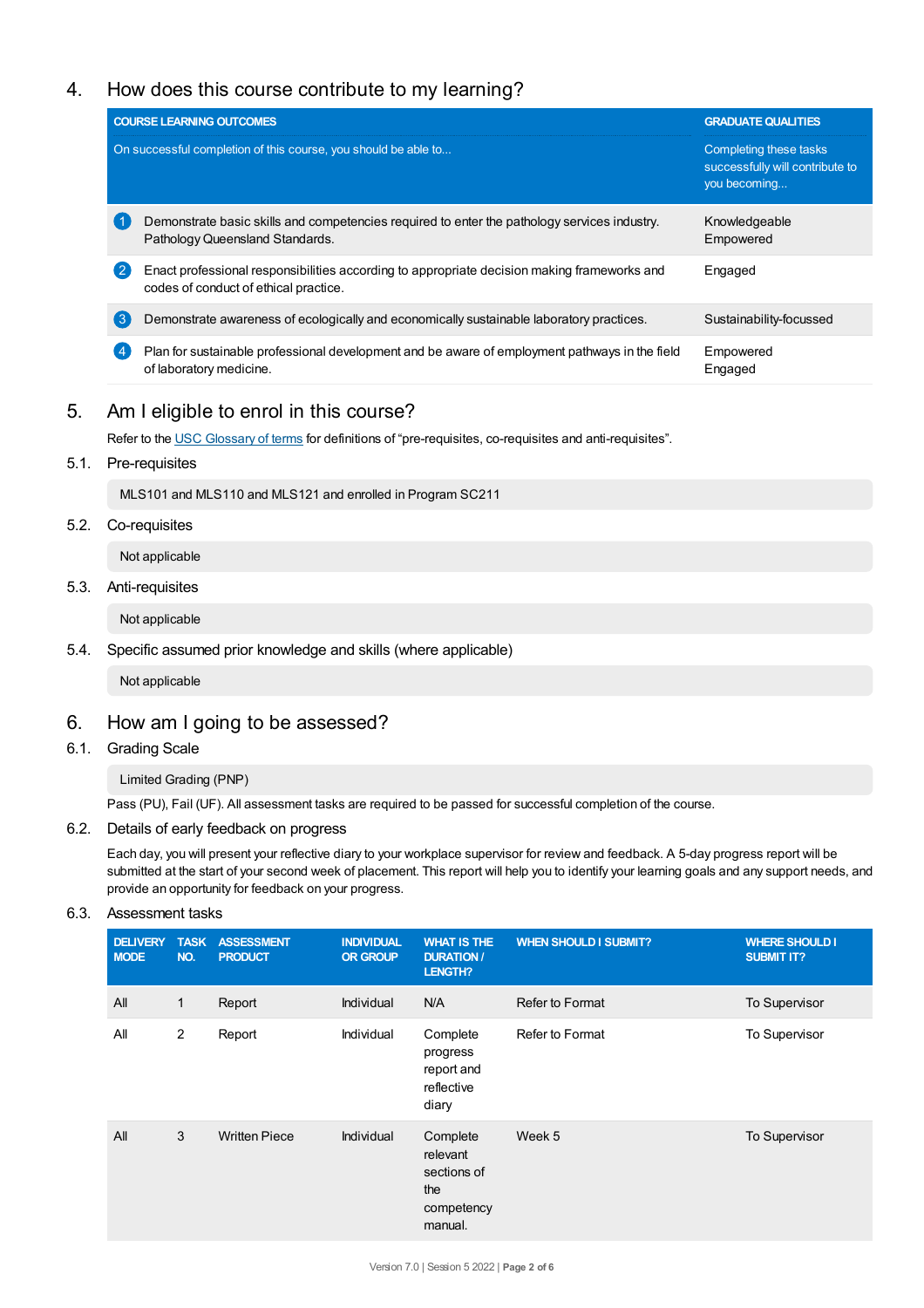# **All - Assessment Task 1:** Supervisor's Report

| <b>GOAL:</b>     | You will develop a satisfactory level of skill and competencies in up to two clinical areas of a pathology laboratory.                                                                                                 |                                                                                                                                                                                                                                                           |                                     |  |  |
|------------------|------------------------------------------------------------------------------------------------------------------------------------------------------------------------------------------------------------------------|-----------------------------------------------------------------------------------------------------------------------------------------------------------------------------------------------------------------------------------------------------------|-------------------------------------|--|--|
| <b>PRODUCT:</b>  | Report                                                                                                                                                                                                                 |                                                                                                                                                                                                                                                           |                                     |  |  |
| <b>FORMAT:</b>   | Your laboratory supervisor will submit a placement performance report within 1-week following your placement completion<br>in which they will be invited to make comments about your performance during the placement. |                                                                                                                                                                                                                                                           |                                     |  |  |
| <b>CRITERIA:</b> | No.                                                                                                                                                                                                                    |                                                                                                                                                                                                                                                           | <b>Learning Outcome</b><br>assessed |  |  |
|                  | 1                                                                                                                                                                                                                      | A student who fails to complete the required 20-days will NOT be able to pass this course.<br>A student who fails to comply with the 'Code of Conduct for Medical Laboratory Science<br>students on work placement' will not be able to pass this course. | $(1)$ (2)                           |  |  |
|                  | 2                                                                                                                                                                                                                      | (a) Capably and confidently demonstrate the skills and competencies required to enter the<br>pathology services industry.                                                                                                                                 |                                     |  |  |
|                  | 3                                                                                                                                                                                                                      | b) Work in multidisciplinary teams to contribute to the health and well-being of<br>patients/clients by generating precise and accurate pathology test results.                                                                                           | 【2】                                 |  |  |
|                  | 4                                                                                                                                                                                                                      | c) Enact professional responsibilities according to appropriate decision-making<br>frameworks and codes of conduct of ethical practice                                                                                                                    | $\overline{2}$                      |  |  |
|                  |                                                                                                                                                                                                                        |                                                                                                                                                                                                                                                           |                                     |  |  |

## **All - Assessment Task 2:** Progress Report and Reflective Diary

| <b>GOAL:</b>     | This task was developed to support your development of reflective practice which is a critical quality and skill in the field of<br>pathology. You will prepare a written progress report and reflective diary about your placement experience. |                                                                                                                                                                              |                                     |  |
|------------------|-------------------------------------------------------------------------------------------------------------------------------------------------------------------------------------------------------------------------------------------------|------------------------------------------------------------------------------------------------------------------------------------------------------------------------------|-------------------------------------|--|
| <b>PRODUCT:</b>  | Report                                                                                                                                                                                                                                          |                                                                                                                                                                              |                                     |  |
| <b>FORMAT:</b>   | Progress report template provided on LMS.<br>Written reflection after completing 5-days of placement.<br>Reflective diary: 1-week following placement completion<br>Details experiences and progress to date<br>Work related activities         |                                                                                                                                                                              |                                     |  |
| <b>CRITERIA:</b> | No.                                                                                                                                                                                                                                             |                                                                                                                                                                              | <b>Learning Outcome</b><br>assessed |  |
|                  | 1                                                                                                                                                                                                                                               | Reflect on how you work in multidisciplinary teams contribute to the health and well-being<br>of patients/clients by generating precise and accurate pathology test results. | $(1)$ (2)                           |  |
|                  | 2                                                                                                                                                                                                                                               | Reflect on ecologically and economically sustainable laboratory practices.                                                                                                   | $\left[3\right]$                    |  |
|                  | 3                                                                                                                                                                                                                                               | Plan for sustainable professional development and be aware of employment pathways in<br>the field of laboratory medicine.                                                    | (4)                                 |  |
|                  |                                                                                                                                                                                                                                                 |                                                                                                                                                                              |                                     |  |

# **All - Assessment Task 3:** Competency Manuals

| <b>GOAL:</b>    | To ensure that fundamental laboratory skills and competencies in up to two clinical areas of a pathology laboratory have<br>been developed by you on placement.                                                                                                                                                         |
|-----------------|-------------------------------------------------------------------------------------------------------------------------------------------------------------------------------------------------------------------------------------------------------------------------------------------------------------------------|
| <b>PRODUCT:</b> | <b>Written Piece</b>                                                                                                                                                                                                                                                                                                    |
| <b>FORMAT:</b>  | Submit: 1-week following placement completion directly to Course Co-ordinator. The exercises in the competency manual<br>have been designed by Pathology QLD to ensure that you develop an understanding of the structure and function of the<br>pathology service in up to two clinical areas that you will be placed. |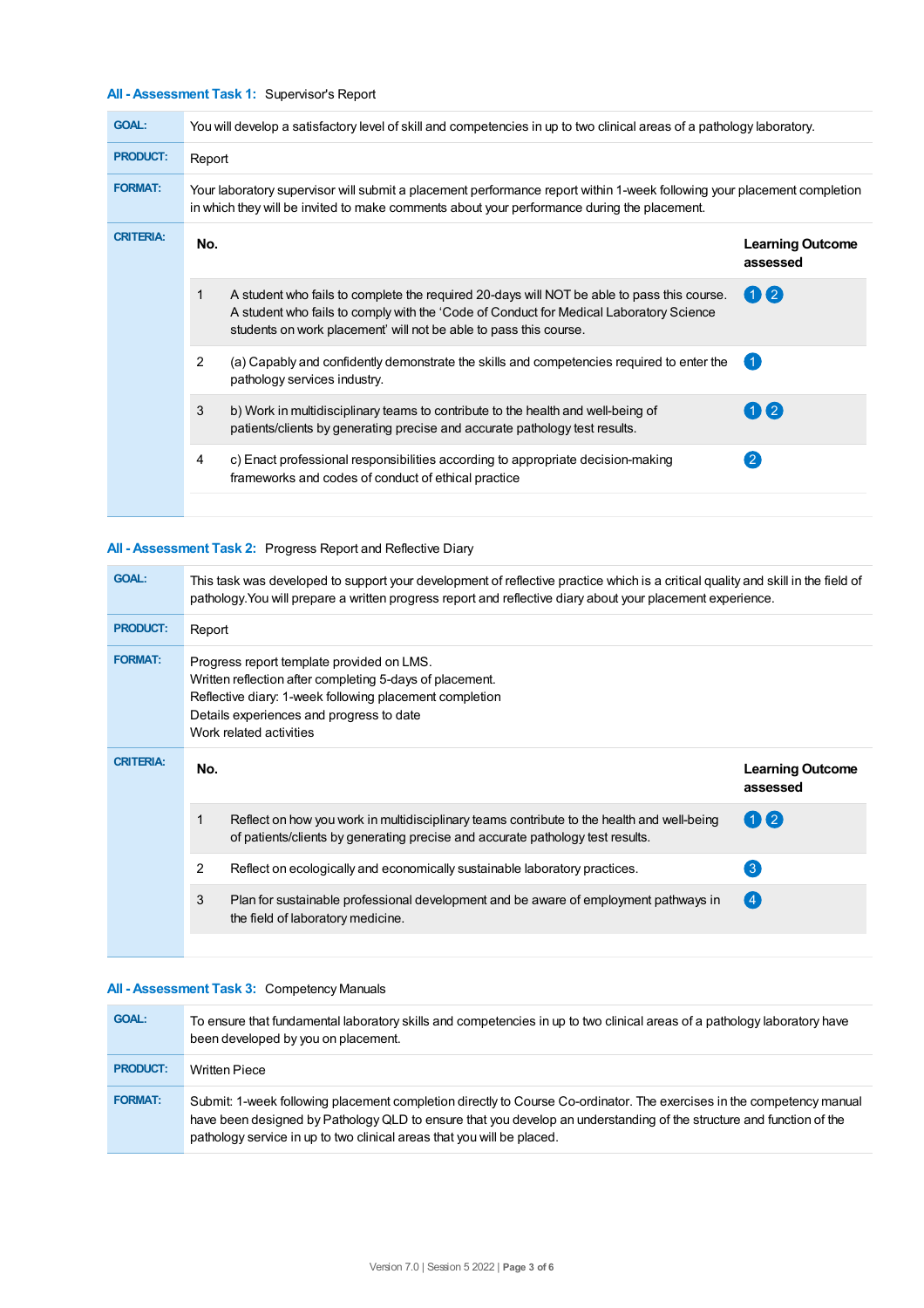| <b>CRITERIA:</b> | No. |                                                                                                                                                                                                                                                     | <b>Learning Outcome</b><br>assessed |
|------------------|-----|-----------------------------------------------------------------------------------------------------------------------------------------------------------------------------------------------------------------------------------------------------|-------------------------------------|
|                  | 1   | You will be assessed on your ability to demonstrate basic skills and competencies in two<br>clinical areas in the pathology service, specifically:<br>a) Demonstrate awareness of ecologically and economically sustainable laboratory<br>practices | $\mathbf{0}$                        |
|                  | 2   | b) Investigate, analyse and document the function of up to two clinical areas in the<br>pathology service that you have been placed in;                                                                                                             | 02                                  |
|                  | 3   | c) Demonstrate an understanding of principles behind diagnostic tests in the clinical areas<br>conducted by the pathology laboratory.                                                                                                               | $\mathbf{1}$ $\mathbf{2}$           |
|                  |     |                                                                                                                                                                                                                                                     |                                     |

# 7. Directed study hours

A 12-unit course will have total of 150 learning hours which will include directed study hours (including online if required), self-directed learning and completion of assessable tasks. Directed study hours may vary by location. Student workload is calculated at 12.5 learning hours per one unit.

# 8. What resources do I need to undertake this course?

Please note: Course information, including specific information of recommended readings, learning activities, resources, weekly readings, etc. are available on the course Canvas site– Please log in as soon as possible.

## 8.1. Prescribed text(s) or course reader

Please note that you need to have regular access to the resource(s) listed below. Resources may be required or recommended.

| <b>REQUIRED? AUTHOR</b> |     |   | <b>YEAR TITLE</b>          | <b>EDITION</b> | <b>PUBLISHER</b> |
|-------------------------|-----|---|----------------------------|----------------|------------------|
| Reguired                | n/a | 0 | MLS131 Competency Manual   | n/a            | <b>USC MaPS</b>  |
| Reguired                | n/a |   | MLS131 Laboratory Notebook | n/a            | USC MaPS         |

## 8.2. Specific requirements

It is a requirement from industry that you must attend and complete 80% of the practical component in MLS110 Haematology and MLS121 Histology, and have received an overall pass grade in the practical assessment of these courses before enrolment in MLS131. You are also required to wear appropriate personal protective equipment (PPE) during the placement, including covered, non-slip shoes, laboratory coat/gown and safety glasses, long hair should be tied back. You must complete a range of vaccinations before placement begins and complete all relevant paper work for working in a pathology laboratory prior to the session enrolment opening date. Disposable gloves and other protective equipment will be provided when required. Details about the PPE required for the industry placement will be provided by the MLS131 Course Coordinator and placement Supervisor.

# 9. How are risks managed in this course?

Risk assessments have been performed for all laboratory classes and a moderate level of health and safety risk exists. Moderate risks are those associated with laboratory work such as working with chemicals and hazardous substances. You will be required to undertake laboratory induction training and it is also your responsibility to review course material, search online, discuss with lecturers and peers and understand the health and safety risks associated with your specific course of study and to familiarise yourself with the University's general health and safety principles by reviewing the online [induction](https://online.usc.edu.au/webapps/blackboard/content/listContentEditable.jsp?content_id=_632657_1&course_id=_14432_1) training for students, and following the instructions of the University staff

# 10. What administrative information is relevant to this course?

## 10.1. Assessment: Academic Integrity

Academic integrity is the ethical standard of university participation. It ensures that students graduate as a result of proving they are competent in their discipline. This is integral in maintaining the value of academic qualifications. Each industry has expectations and standards of the skills and knowledge within that discipline and these are reflected in assessment.

Academic integrity means that you do not engage in any activity that is considered to be academic fraud; including plagiarism, collusion or outsourcing any part of any assessment item to any other person. You are expected to be honest and ethical by completing all work yourself and indicating in your work which ideas and information were developed by you and which were taken from others. You cannot provide your assessment work to others.You are also expected to provide evidence of wide and critical reading, usually by using appropriate academic references.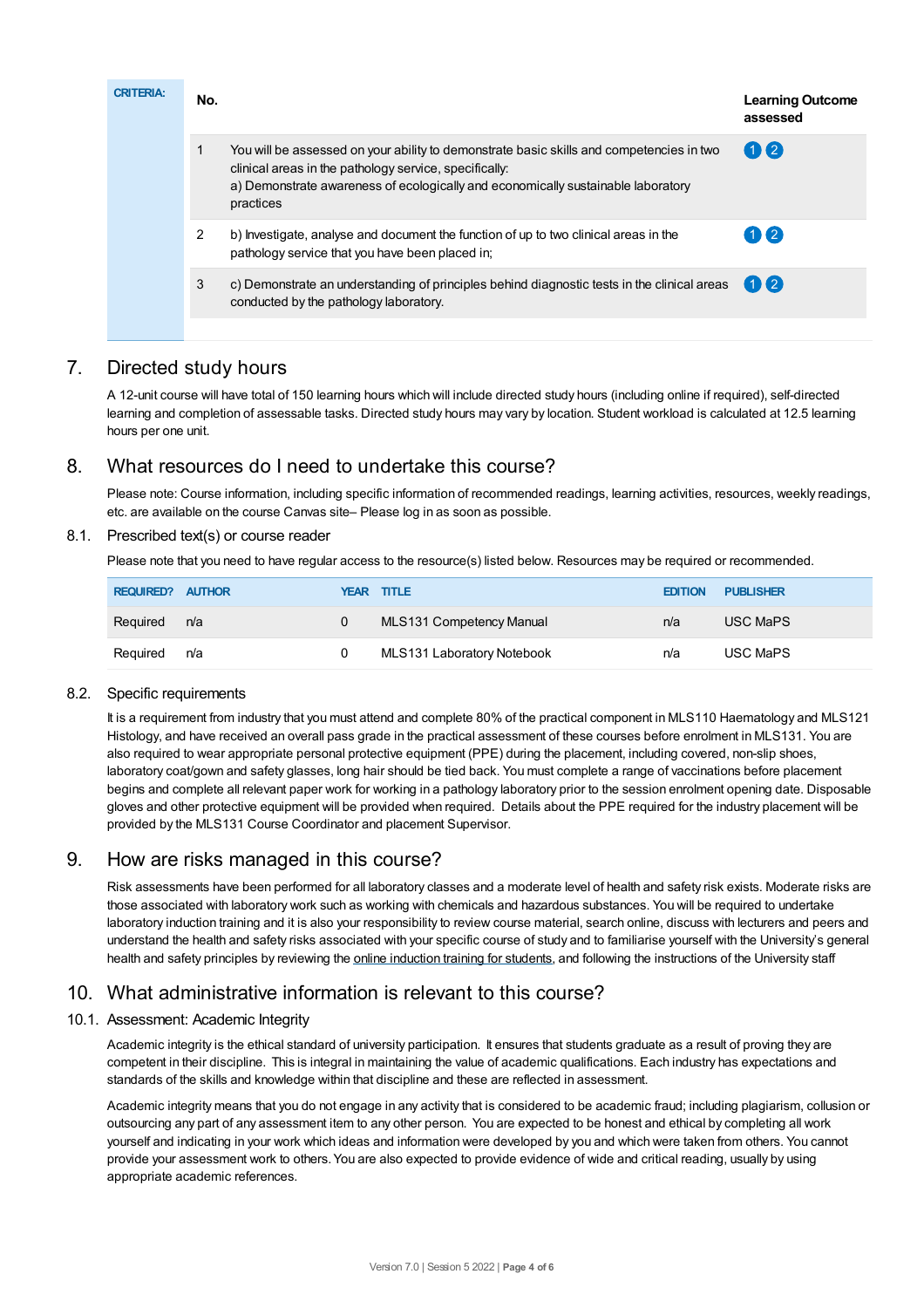In order to minimise incidents of academic fraud, this course may require that some of its assessment tasks, when submitted to Canvas, are electronically checked through Turnitin. This software allows for text comparisons to be made between your submitted assessment item and all other work to which Turnitin has access.

## 10.2. Assessment: Additional Requirements

This course will be graded as Pass in a Limited Grade Course (PU) or Fail in a Limited Grade Course (UF) as per clause 4.1.3 and 4.1.4 of the Grades and Grade Point Average (GPA) - Institutional Operating Policy of the USC.

In a course eligible to use Limited Grades, all assessment items in that course are marked on a Pass/Fail basis and all assessment tasks are required to be passed for a student to successfully complete the course. Supplementary assessment is not available in courses using Limited Grades.

#### 10.3. Assessment: Submission penalties

Late submission of assessment tasks may be penalised at the following maximum rate:

- 5% (of the assessment task's identified value) per day for the first two days from the date identified as the due date for the assessment task.

- 10% (of the assessment task's identified value) for the third day - 20% (of the assessment task's identified value) for the fourth day and subsequent days up to and including seven days from the date identified as the due date for the assessment task.

- A result of zero is awarded for an assessment task submitted after seven days from the date identified as the due date for the assessment task. Weekdays and weekends are included in the calculation of days late. To request an extension you must contact your course coordinator to negotiate an outcome.

#### 10.4 SafeLISC

USC is committed to a culture of respect and providing a safe and supportive environment for all members of our community. For immediate assistance on campus contact SafeUSC by phone: 07 [5430](tel:07%205430%201168) 1168 or using the [SafeZone](https://www.safezoneapp.com) app. For general enquires contact the SafeUSC team by phone 07 [5456](tel:07%205456%203864) 3864 or email [safe@usc.edu.au](mailto:safe@usc.edu.au).

The SafeUSC Specialist Service is a Student Wellbeing service that provides free and confidential support to students who may have experienced or observed behaviour that could cause fear, offence or trauma. To contact the service call 07 [5430](tel:07%205430%201226) 1226 or email [studentwellbeing@usc.edu.au](mailto:studentwellbeing@usc.edu.au).

#### 10.5. Study help

For help with course-specific advice, for example what information to include in your assessment, you should first contact your tutor, then your course coordinator, if needed.

If you require additional assistance, the Learning Advisers are trained professionals who are ready to help you develop a wide range of academic skills. Visit the Learning [Advisers](https://www.usc.edu.au/current-students/student-support/academic-and-study-support/learning-advisers) web page for more information, or contact Student Central for further assistance: +61 7 5430 2890 or [studentcentral@usc.edu.au](mailto:studentcentral@usc.edu.au).

#### 10.6. Wellbeing Services

Student Wellbeing provide free and confidential counselling on a wide range of personal, academic, social and psychological matters, to foster positive mental health and wellbeing for your academic success.

To book a confidential appointment go to [Student](https://studenthub.usc.edu.au/) Hub, email [studentwellbeing@usc.edu.au](mailto:studentwellbeing@usc.edu.au) or call 07 5430 1226.

#### 10.7. AccessAbility Services

Ability Advisers ensure equal access to all aspects of university life. If your studies are affected by a disability, learning disorder mental health issue, injury or illness, or you are a primary carer for someone with a disability or who is considered frail and aged, [AccessAbility](https://www.usc.edu.au/learn/student-support/accessability-services/documentation-requirements) Services can provide access to appropriate reasonable adjustments and practical advice about the support and facilities available to you throughout the University.

To book a confidential appointment go to [Student](https://studenthub.usc.edu.au/) Hub, email [AccessAbility@usc.edu.au](mailto:AccessAbility@usc.edu.au) or call 07 5430 2890.

#### 10.8. Links to relevant University policy and procedures

For more information on Academic Learning & Teaching categories including:

- Assessment: Courses and Coursework Programs
- Review of Assessment and Final Grades
- Supplementary Assessment
- Administration of Central Examinations
- Deferred Examinations
- Student Academic Misconduct
- Students with a Disability

Visit the USC website: <https://www.usc.edu.au/explore/policies-and-procedures#academic-learning-and-teaching>

## 10.9. Student Charter

USC is committed to excellence in teaching, research and engagement in an environment that is inclusive, inspiring, safe and respectful. The [Student](https://www.usc.edu.au/current-students/student-charter) Charter sets out what students can expect from the University, and what in turn is expected of students, to achieve these outcomes.